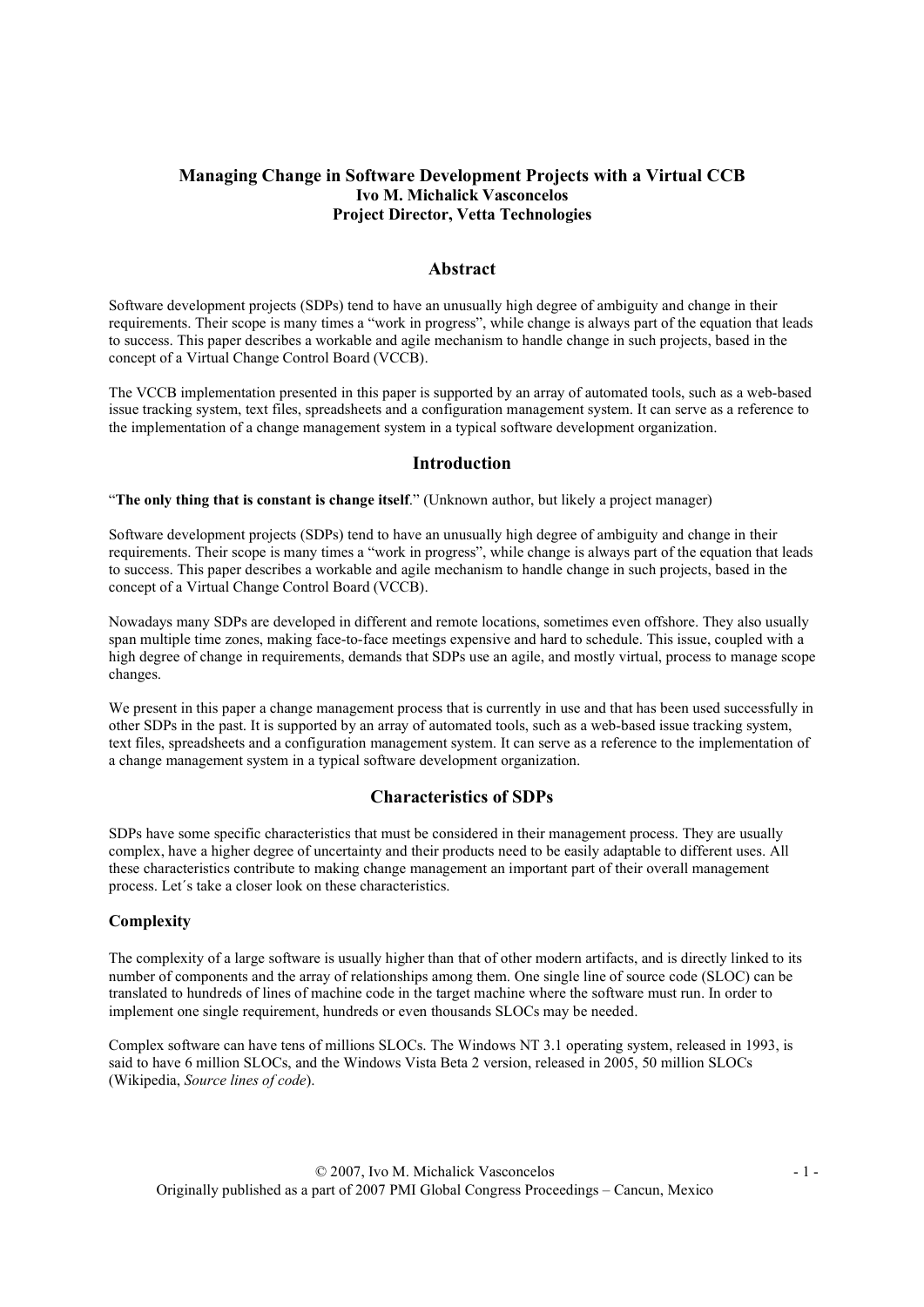# **Uncertainty**

Robert Wysocki (Wysocki, 2006, p. 14) considers complexity and uncertainty positively correlated with one another. Hence, complex SDPs also present a high degree of uncertainty. Also, there are literally countless ways of implementing a set of requirements for a SDP, depending on factors of choice such as:

- Programming language;
- Operating system;
- Target hardware;
- Software framework;
- Among others.

## Adaptability

Any software that gets to be actually used by its users is subject to adaptation throughout its life cycle. Such changes, if not handled properly, can inject errors in an operating software, and that can be hard to fix. Also, as the business environment that generated the need for the software changes during its development, changes may need to be made to the software requirements while it is still being build. In order to avoid scope creep such changes need to be properly managed and a scope baseline must be kept current.

# Change Management in SDPs Performed for External Clients

Many organizations need to use SDPs in order to achieve a set of strategic goals, but at the same time do not have software development as one of their core competencies. In such cases it is common practice for these organizations to keep a team of software and procurement specialists that contract such projects from different vendors. That means acquiring software to be developed under contract by an outside stakeholder, what demands a contract management system and a very well detailed Statement of Work (SOW), "a narrative description of products, services, or results to be supplied" (PMI, 2004, p. 376).

As part of a contract management system, a change management system is needed in order to keep track of all change requests handled during the project life cycle. Many of these changes may need to be paid for by the customer, so this process demands a certain degree of formalism and record keeping, based mostly on written communication.

# Change Management according to the PMBOK Guide

The PMBOK Guide (PMI, 2004) covers change management extensively, and in a more focused way in its "Integrated Change Control" process, in the Monitoring and Controlling process group. It states that a change management process needs to include activities such as (pages 96-97):

- "Identifying that a change needs to occur or has occurred.
- Influencing the factors that circumvent integrated change control so that only approved changes are implemented.
- Reviewing and approving requested changes.
- Managing all approved changes when and as they occur, by regulating the flow of requested changes.
- Maintaining the integrity of baselines by releasing only approved changes for incorporation into project products or services, and maintaining their related configuration and planning documentation.
- Controlling and updating the scope, cost, budget, schedule and quality requirements based upon approved changes, by coordinating changes across the entire project.
- Documenting the complete impact of requested changes."

The PMBOK Guide also proposes that project change requests be handled by some authority, usually called Change Control Board (CCB). The roles and responsibilities of a project CCB need to be defined during project planning and agreed upon by all relevant stakeholders, such as customer representatives, project sponsor and project manager. In order to properly implement a change management process and a CCB some tools are usually required.

 © 2007, Ivo M. Michalick Vasconcelos - 2 - Originally published as a part of 2007 PMI Global Congress Proceedings – Cancun, Mexico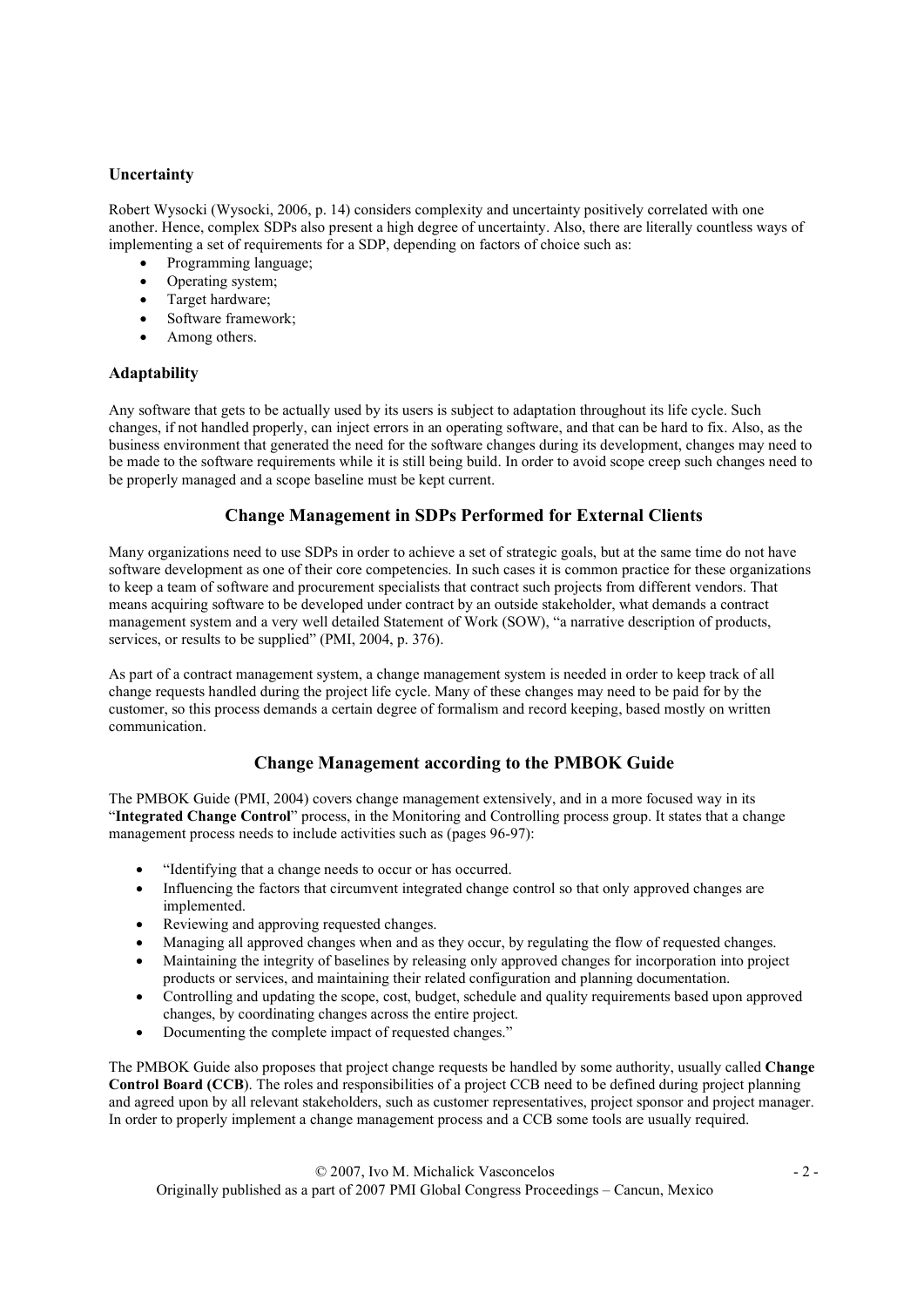Exhibit 1, extracted from PMI´s "Standard for Project Configuration Management" (PMI 2007, p. 17), illustrates a process proposed by PMI in order to execute configuration change management.



Exhibit 1 – Change Control Process according to PMI´s "Standard for Project Configuration Management"

The process proposed in this paper and described in the next session was based upon the process depicted in Exhibit 1.

### Process Description

Our process starts with a project baseline. It is composed of items such as:

- Project management plan, that includes a description of the change management process and the composition and attributions of the project CCB;
- Project requirements, usually captured as Use Cases and their respective descriptions and derived from the initial Project Statement of Work (SOW);
- Project schedule;
- Project size estimates, usually made using FPA (Function Point Analysis);
- Project budget/contract. It is common, in projects developed for external customers, to make provision in the contract for how change requests shall be priced. That usually includes a price for function points (a unit of project size/complexity) and another for **effort hour** to be considered when evaluating change requests.

Most projects need also to have a **traceability matrix** of some sort, mapping requirements to use cases, functional units, test cases or other artifacts relevant to software development. That is an important aid in evaluating the impact of change requests.

#### Step 0.Initial setup

At the end of project planning, an initial project baseline needs to be created using an automated tool for configuration management. All work products generated during the project life cycle are stored and controlled using this tool.

 © 2007, Ivo M. Michalick Vasconcelos - 3 - Originally published as a part of 2007 PMI Global Congress Proceedings – Cancun, Mexico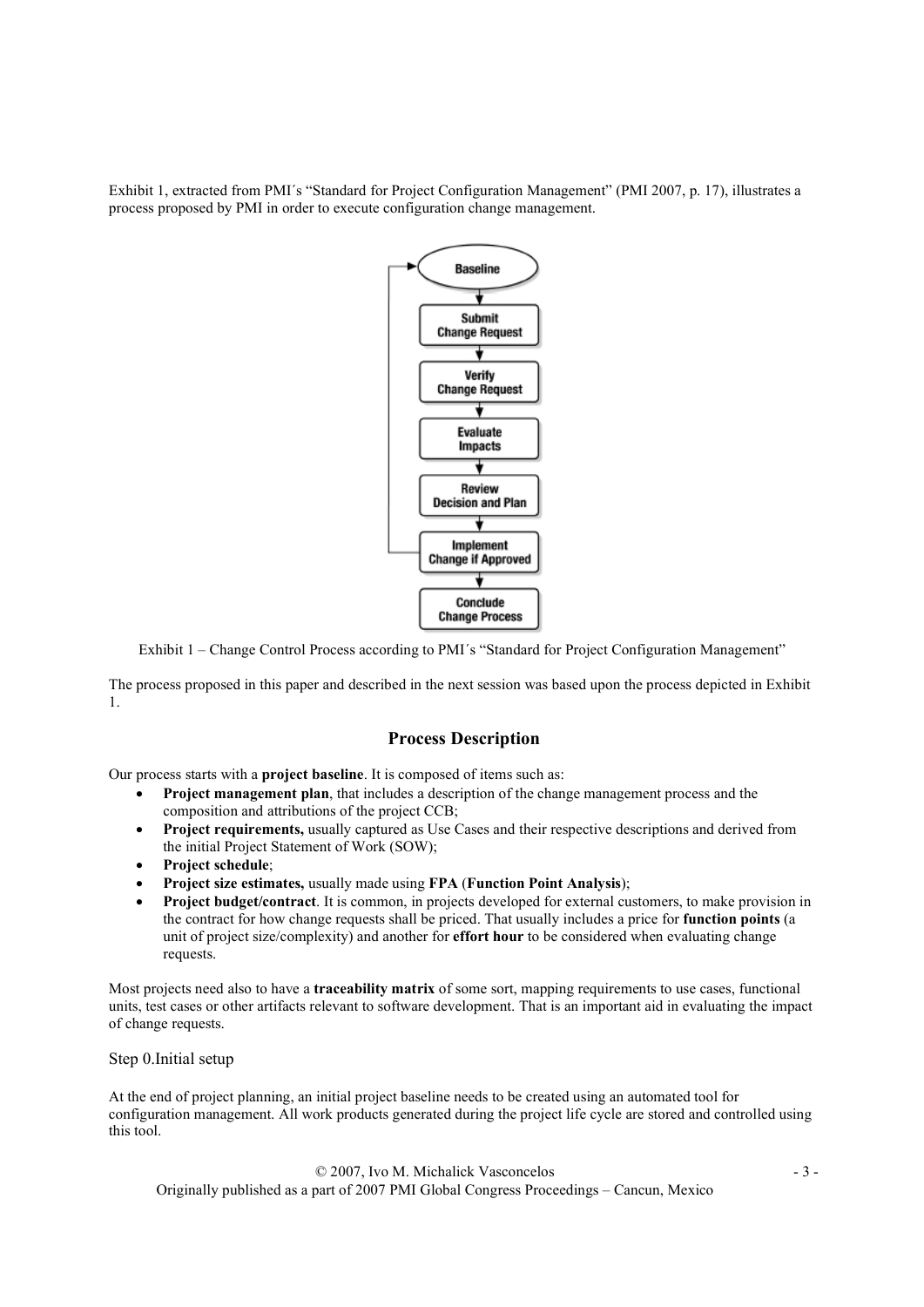Also, the change management process defined for the project needs to be mapped and configured as a project in a web-based change management tool. That allows remote use by team members and authorized customer representatives, regardless of their physical location. Such tool is the main resource to implementing a virtual version of a CCB (a VCCB).

Another important communication tool is a mailing list software, that keeps record of every email message sent to the project email address and forwards it to every subscriber to the project list – these subscribers need to be identified and listed in the Communication section of the Project management Plan.

The change management system can be configured to handle different kinds of changes, such as change requests, bugs (that need to be fixed) and issues. We will focus our description in how such system handles change requests (also called CRs). One important aspect regarding CRs is defining who has the authority to propose one. In projects developed under contract these subjects are usually the project manager for the performing organization (we will call her P-PM), and a project manager from the customer organization that acts as its representative throughout the whole project (we will call her C-PM). Both of them are part of the CCB and need to get its approval for all proposed changes.

#### Step 1.Submit Change Request

All change requests must be submitted by the C-PM or by some other customer representative designated in the Project Management Plan. All change requests must be recorded in the change management system and receive a unique ID provided by it. They need to have a clear text description and, optionally, can have file attachments, such as a proposed change for a previously approved requirement or use case.

The change management system is configured in such a way that the P-PM receives an email notification every time a CR is submitted or changed.

#### Step 2.Verify Change Request

The P-PM, upon receiving email notification that a change request has been proposed, checks the request in the change management system. If needed, he contacts the C-PM or the change requestor to get additional information, and decides whether the change request process shall proceed, since sometimes change requests are made in error or are considered to be invalid.

#### Step 3.Evaluate Impacts

The P-PM, after accepting a new change request, assigns it to be evaluated by a team member. This is usually (but not always) the team member responsible for the module or use case for which the change has been requested. This team member needs to prepare an impact evaluation, in terms of effort hours needed to implement the change (including tests) or change complexity in function points (that usually is the case for more complex change requests). This impact evaluation is recorded in the corresponding change request record in the change management system. Sometimes the team member needs extra help in evaluating change requests, and such help needs to be requested from P-PM. That needs to be planned ahead, and a provision of about 2% to 5% of the project team´s working time is allocated to the change management process. Depending on the project, prior approval of the P-PM may be required before the impact evaluation is entered in the system.

### Step 4.Review Decision and Plan

The C-PM must approve the impact evaluation for the process to proceed. If she does so (by registering her opinion in the corresponding change request record in the change management system), the process continues. At this point what usually happens is that, periodically or upon request, the P-PM prepares a plan for all change requests already evaluated and approved. This plan is discussed in the CCB (not necessarily via a presential meeting, it can be done via conf call, for instance, with the proposed plan being sent previously via email) and, if it is approved, the process moves to the next step.

 © 2007, Ivo M. Michalick Vasconcelos - 4 - Originally published as a part of 2007 PMI Global Congress Proceedings – Cancun, Mexico